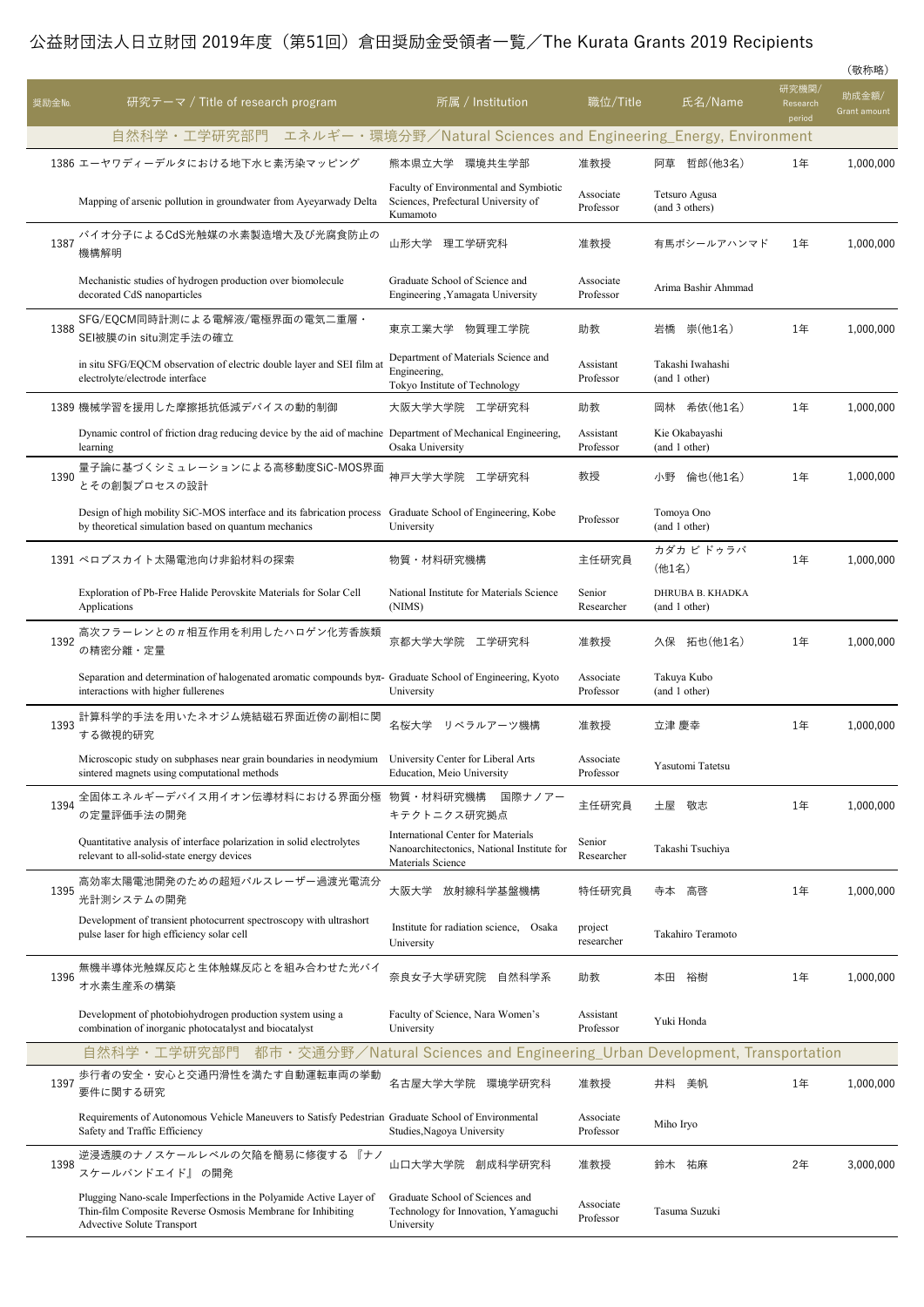|        |                                                                                                                                              |                                                                                                         |                                                  |                  |                                     |                             | (敬称略)                 |
|--------|----------------------------------------------------------------------------------------------------------------------------------------------|---------------------------------------------------------------------------------------------------------|--------------------------------------------------|------------------|-------------------------------------|-----------------------------|-----------------------|
| 奨励金No. | 研究テーマ / Title of research program                                                                                                            | 所属 / Institution                                                                                        | 職位/Title                                         |                  | 氏名/Name                             | 研究機関/<br>Research<br>period | 助成金額/<br>Grant amount |
| 1399   | 生物多様性・生態系サービスの保全に最適な都市開発戦略の探 東京大学大学院<br>索:大規模フィールド調査および シミュレーションによる検証 農学生命科学研究科                                                              |                                                                                                         | 准教授                                              | 曽我               | 昌史                                  | 2年                          | 1.000.000             |
|        | Exploring optimal urban development forms for the conservation of<br>biodiversity and ecosystem services: Field data and simulation analysis | Graduate School of Agricultural and Life<br>Sciences,<br>The University of Tokyo                        | Associate<br>Professor                           |                  | Masashi Soga                        |                             |                       |
| 1400   | 津波伝播・遡上計算用地形データ作成ツールの開発~世界津波<br>防災力の向上に向けて~                                                                                                  | 防災科学技術研究所                                                                                               | 主任研究員                                            | 近貞               | 直孝                                  | 2年                          | 3,000,000             |
|        | Developing digital terrain model creating tool for tsunami inundation<br>calculation-Toward tsunami disaster mitigation around the world     | National Research Institute for Earth<br>Science and Disaster Resilience (NIED)                         | Senior<br>Researcher                             |                  | Naotaka Chikasada                   |                             |                       |
| 1401   | 安全安心な自律飛行ドローンシステムを構築するための車両間<br>無線通信性能の発展に関する研究                                                                                              | 名古屋大学大学院 情報学研究科                                                                                         | 博士後期課程2年 平井                                      |                  | 健士(他4名)                             | 1年                          | 1,000,000             |
|        | Performance Evaluations and Improvements of Vehicle-to-Everything<br>Communications for Safe Autonomous Drone Network Systems                | Graduate School of Informatics, Nagoya<br>University                                                    | PhD candidate                                    |                  | Takeshi Hirai<br>(and 4 others)     |                             |                       |
|        | 自然科学・工学研究部門<br>健康                                                                                                                            | 医療分野/Natural Sciences and Engineering_Healthcare                                                        |                                                  |                  |                                     |                             |                       |
| 1402   | KRAS 遺伝子変異を持つ癌に対する PRMT5 を介した新しい癌<br>幹細胞維持機構を標的とした癌治療法の確立                                                                                    | 日本医科大学<br>先端医学研究所                                                                                       | 助教                                               | 阿部               | 芳憲(他2名)                             | 1年                          | 850,000               |
|        | Establishment of therapeutic strategy for KRAS-mutant cancer<br>targeting PRMT5-mediated cancer stem cells maintenance machinery             | Institute for Advanced Sciences, Nippon<br>Medical School                                               | Assistant<br>Professor                           |                  | Yoshinori Abe<br>(and 2 others)     |                             |                       |
| 1403   | ICTを利用した月経前症候群の重症度に伴う労働生産性損失の<br>推計~働く女性の健康経営に向けて~                                                                                           | 京都大学<br>医学研究科                                                                                           | 医学博士課程                                           |                  | 池田 裕美枝(他4名)                         | 1年                          | 1,000,000             |
|        | Assumption of Work Productivity Loss in Premenstrual Syndrome<br>Using Smart Phone Application ~Aiming Healthy Company for<br>Working Women~ | Graduate School of Medicine,<br>Kyoto University                                                        | PhD candidate                                    |                  | Yumie Ikeda<br>(and 4 others)       |                             |                       |
| 1404   | ゲノム解析に基づく子宮腺筋症・内膜症の個別化治療法の開発<br>に向けた分子基盤の構築                                                                                                  | 国立がん研究センター研究所                                                                                           | 特任研究員                                            | 井上               | 聡                                   | 1年                          | 1,000,000             |
|        | Establishment of personalized medicine for adenomyosis and<br>endometriosis based on genomic characterization                                | National Cancer Center Japan                                                                            | project<br>researcher                            |                  | Satoshi Inoue                       |                             |                       |
| 1405   | CRISPR/Cas9技術を応用した皮膚癌における新規エピゲノム<br>編集の開発                                                                                                    | 北海道大学大学院 医学研究院                                                                                          | 助教<br>Assistant                                  | 應田<br>Ryota Ouda | 涼太(他4名)                             | 2年                          | 2,500,000             |
|        | A novel epigenome editing technology in skin cancer                                                                                          | Faculty of Medicine, Hokkaido University                                                                | Professor                                        |                  | (and 4 others)                      |                             |                       |
| 1406   | 自閉症的特性をもつ「気になる子ども」の不安軽減に役立つイ<br>ンテロセプションを促進するためのVRの開発                                                                                        | 熊本大学大学院<br>生命科学研究部                                                                                      | 教授                                               |                  | 大河内彩子(他1名)                          | 1年                          | 1,000,000             |
|        | VR development for enhancing interoception to ease anxiety among<br>children with broad autism phenotype                                     | Graduate School of Health Sciences,<br>Kumamoto University                                              | Professor                                        |                  | Ayako Okochi<br>(and 1 other)       |                             |                       |
| 1407   | 新規の薬物依存治療法確立を目指したペプチドGPCRのアレス<br>チンバイアスリガンド開発                                                                                                | 東京大学大学院<br>総合文化研究科                                                                                      | 准教授                                              | 加藤               | 英明(他2名)                             | 2年                          | 2,650,000             |
|        | Development of arrestin biased peptide GPCR agonist for the<br>treatment of drug addiction                                                   | Department of Life Sciences,<br>The University of Tokyo                                                 | Associate<br>professor                           |                  | Hideaki Kato<br>(and 2 others)      |                             |                       |
|        | 1408 末梢からのプリオン感染リスクの網羅的解析                                                                                                                    | 北海道大学大学院<br>獣医学研究院                                                                                      | 准教授                                              | 小林               | 篤史                                  | 1年                          | 1.000.000             |
|        | Comprehensive analysis of potential risk of peripheral prion infection                                                                       | Faculty of Veterinary Medicine, Hokkaido Associate<br>University                                        | Professor                                        |                  | Atsushi Kobayashi                   |                             |                       |
| 1409   | 選択的スプライシングバリアント制御による治療抵抗性乳がん<br>治療法の確立                                                                                                       | 大阪大学大学院<br>医学系研究科                                                                                       | 准教授                                              | 眞田               | 文博(他1名)                             | 1年                          | 1,000,000             |
|        | Development of treatment for chemo-resistant breast cancer by<br>targeting alternative splicing variant                                      | Graduate School of Medicine,<br>Osaka University                                                        | Associate<br>professor                           |                  | Fumihiro Sanada<br>(and 1 other)    |                             |                       |
| 1410   | 新眼科医療機器SmartEyeCameraを使用した、眼科疾患の早期<br>発見と早期診断の実現                                                                                             | 慶應義塾大学<br>医学部                                                                                           | 特任助教                                             | 清水               | 映輔(他4名)                             | 1年                          | 1,000,000             |
|        | Smart Eye Camera; an innovational smartphone attachment to enable<br>the early detection and diagnosis of the eye disease.                   | Keio University School of Medicine                                                                      | Research<br>Associate                            |                  | Eisuke Shimizu<br>(and 4 others)    |                             |                       |
| 1411   | 17型ヘルパーT細胞を標的とした新規粘膜ワクチンアジュバン<br>トの開発                                                                                                        | 大阪大学大学院<br>薬学研究科                                                                                        | 特任准教授                                            | 立花               | 雅史(他2名)                             | 1年                          | 1,000,000             |
|        | Development of novel vaccine adjuvants inducing T helper 17 cells                                                                            | Graduate School of Pharmaceutical<br>Sciences, Osaka University.                                        | Specially<br>Appointed<br>Associate<br>Professor |                  | Masashi Tachibana<br>(and 2 others) |                             |                       |
|        | 1412 光学的手法による定量機械物性顕微鏡の開発に関する基礎検討                                                                                                            | 浜松医科大学<br>光尖端医学教育研究センター                                                                                 | 助教                                               | 田村               | 和輝                                  | 1年                          | 980,000               |
|        | Basic study for quantitative mechanical property microscope using<br>optical measurement                                                     | Preeminent Medical Photonics Education<br>& Research Center, Hamamatsu<br>University School of Medicine | Assistant<br>Professor                           |                  | Kazuki Tamura                       |                             |                       |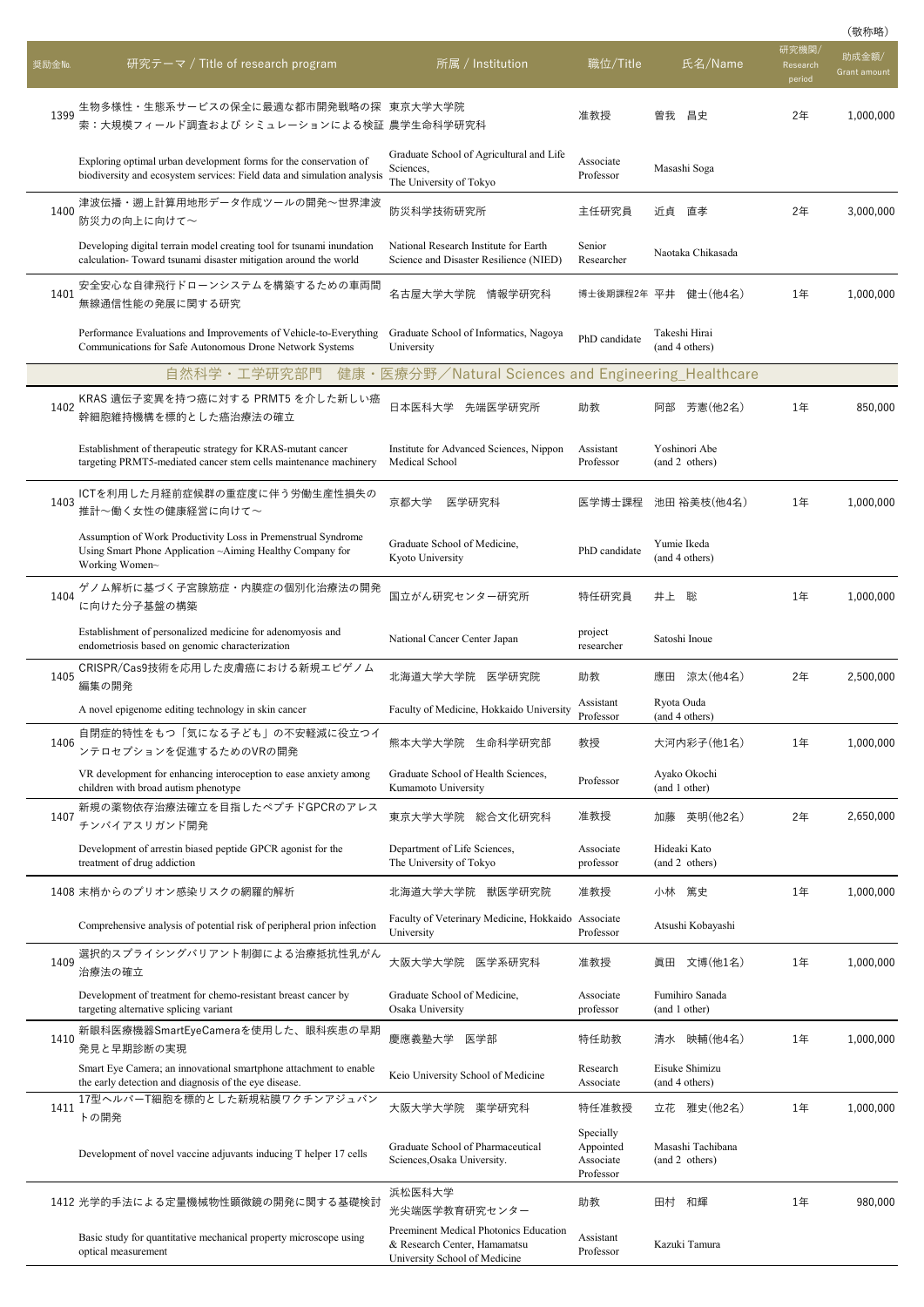| 奨励金No. | 研究テーマ / Title of research program                                                                                                                             | 所属 / Institution                                                                                     | <u> 職位/Title</u>                                      | 氏名/Name                               | 研究機関,<br>Research<br>period | 助成金額/<br>Grant amount |
|--------|---------------------------------------------------------------------------------------------------------------------------------------------------------------|------------------------------------------------------------------------------------------------------|-------------------------------------------------------|---------------------------------------|-----------------------------|-----------------------|
|        | 1413 精神神経疾患の発症に関わる小脳神経回路基盤                                                                                                                                    | 東京大学大学院<br>医学系研究科                                                                                    | 助教                                                    | 新一郎<br>堤                              | 1年                          | 1,000,000             |
|        | Cerebellar circuit basis for the pathogenesis of neuropsychiatric<br>disorders                                                                                | Graduate School and Faculty of Medicine, Assistant<br>the University of Tokyo                        | Professor                                             | Shinichiro Tsutsumi                   |                             |                       |
| 1414   | タンパク質性Ras阻害剤(PRI-73)の構造最適化と癌治療への<br>応用                                                                                                                        | 岐阜大学大学院<br>連合創薬医療情報研究科                                                                               | 助教                                                    | 諒(他1名)<br>本田                          | 1年                          | 1,000,000             |
|        | Optimization and in-vivo application of proteic Ras inhibitors for<br>cancer treatment                                                                        | The United Graduate School of Drug<br>Discovery and Medical Information<br>Sciences, Gifu University | Assistant<br>Professor                                | Ryo Honda<br>(and 1 other)            |                             |                       |
| 1415   | チロシンリン酸化に着目した敗血症の病態解明と新規治療法の<br>開発                                                                                                                            | 岡山大学大学院<br>医歯薬学総合研究科                                                                                 | 助教                                                    | 佳則(他3名)<br>松本                         | 1年                          | 1,000,000             |
|        | Investigation of the pathogenesis of septic shock.                                                                                                            | Graduate School of Medicine, Dentistry<br>and Pharmaceutical Sciences, Okayama<br>University         | Assistant<br>Professor                                | Yoshinori Matsumoto<br>(and 3 others) |                             |                       |
|        | 1416 高精度遠隔治療を実現する次世代内視鏡Visionの開発                                                                                                                              | 保健医療学部<br>埼玉医科大学                                                                                     | 教授                                                    | 若山 俊隆(他1名)                            | 1年                          | 1,000,000             |
|        | Development of next-generation endoscopic vision for realization of<br>high-precision telemedicine                                                            | Faculty of Health and Medical Care,<br>Saitama Medical University                                    | Professor                                             | Toshitaka Wakayama<br>(and 1 other)   |                             |                       |
|        |                                                                                                                                                               | 人文・社会科学研究部門/Humanities and Social Sciences                                                           |                                                       |                                       |                             |                       |
| 1417   | IoTの周縁で;変容の東南アジア庶民の足(ジャカルタとプノ<br>ンペンを例として)                                                                                                                    | 立命館大学<br>政策科学研究科                                                                                     | 教授                                                    | 東 佳史(他4名)                             | 1年                          | 1,000,000             |
|        | On the Margin of IoT: Southeast Asian Transportation System in<br>Transition with special reference to Jakarta and Phnom Penh.                                | School of Policy Science, Ritsumeikan<br>University                                                  | Professor                                             | Yoshifumi Azuma<br>(and 4 others)     |                             |                       |
| 1418   | 工業高専での哲学対話によるシチズンシップ教育を目的とした<br>学生ファシリテーターの養成                                                                                                                 | 宇部工業高等専門学校<br>一般科                                                                                    | 講師                                                    | 泰治(他2名)<br>小川                         | 1年                          | 1,000,000             |
|        | Development of student facilitators for citizenship education through<br>philosophical dialogue at National Institute of Technology                           | Department of General Education,<br>National Institute of Technology, Ube<br>College                 | Lecturer                                              | Taiji Ogawa<br>(and 2 others)         |                             |                       |
| 1419   | ブレイン・マシン・インターフェース(BMI)の倫理的課題:<br>人間はどこまでサイボーグになれるのか?                                                                                                          | 愛媛大学 社会共創学部                                                                                          | 准教授                                                   | 洋子(他4名)<br>折戸                         | 1年                          | 750,000               |
|        | Ethical considerations on BMI (Brain Machine Interface)                                                                                                       | Faculty of Collaborative Regional<br>Innovation, Ehime University                                    | Associate<br>Professor                                | Yohko Orito<br>(and 4 others)         |                             |                       |
| 1420   | 「巨大テクノロジー企業」から捜査機関への任意の情報提供の<br>憲法上の課題                                                                                                                        | 一橋大学大学院 法学研究科                                                                                        | 博士後期課程3年 小西                                           | 葉子                                    | 1年                          | 1,000,000             |
|        | Constitutional Issues about providing information voluntarily from<br>"Big-Tech" to law enforcement agency                                                    | Graduate School of Law,<br>Hitotsubashi University                                                   | A third-year<br>student in the<br>Doctoral<br>Program | Yoko Konishi                          |                             |                       |
| 1421   | 高度科学技術社会における「安全と権利自由の両立」ー 治安機 明治大学<br>関に対する民主的統制制度の研究                                                                                                         | 専門職大学院(公共政策大学院)                                                                                      | 特任教授                                                  | 小林<br>良樹                              | 1年                          | 1,000,000             |
|        | Balancing Security and Human Rights in Advanced Science and<br>Technology Society: The Study of Democratic Oversight of<br>Intelligence and Security Services | Graduate School of Governance Studies<br>(Public Policy School), Meiji University                    | Professor                                             | Yoshiki Kobayashi                     |                             |                       |
| 1422   | ビッグサイエンスと地方自治体の関係についての事例間比較研<br>究                                                                                                                             | 東京大学 教養学部                                                                                            | 特任准教授                                                 | 淳(他2名)<br>定松                          | 1年                          | 1,000,000             |
|        | Comparative Analysis of Case Studies on Big Science and Local<br>Government in Japan                                                                          | College of Arts and Sciences,<br>The University of Tokyo                                             | Project<br>Associate<br>Professor                     | Atsushi Sadamatsu<br>(and 2 others)   |                             |                       |
|        | 1423 現代科学技術の歴史的構造の我が国における様相の解明                                                                                                                                | 人文社会科学系<br>新潟大学                                                                                      | 教授                                                    | 佐藤<br>靖                               | 1年                          | 860,000               |
|        | Analysis of Particularities of the Historical Structure of Science and<br>Technology in Contemporary Japan                                                    | Niigata University                                                                                   | Professor                                             | Yasushi Sato                          |                             |                       |
| 1424   | 医学史と社会の対話ーメディカル・ヒューマニティーズの社会<br>への研究成果還元およびアウトリーチ活動の展開                                                                                                        | 慶應義塾大学<br>経済学部・社会学研究科                                                                                | 教授                                                    | 晃仁(他2名)<br>鈴木                         | 1年                          | 1,000,000             |
|        | Dialogue between History of Medicine and Society                                                                                                              | Faculty of Economics/Graduate School of<br>Sociology,<br>Keio University,                            | Professor                                             | Akihito Suzuki<br>(and 2 others)      |                             |                       |
| 1425   | AI, IoTなどのテクノロジーと育児介護家事などの家庭内活動の                                                                                                                              | お茶の水女子大学<br>基幹研究院                                                                                    | 教授                                                    | 伸子(他2名)<br>永瀬                         | 1年                          | 1,000,000             |
|        | 未来<br>The Future of Unpaid Work: AI, IoT's Potential to transform Domestic Faculty of Core Research Human Science<br>Work                                     | Division, Ochanomizu University                                                                      | Professor                                             | Nobuko Nagase<br>(and 2 others)       |                             |                       |
| 1426   | 遺伝子ドライブの倫理的・法的・社会的課題に関する環境衛生<br>倫理学的考察                                                                                                                        | 神戸市看護大学                                                                                              | 准教授                                                   | 藤木<br>篤                               | 1年                          | 900,000               |
|        | Consideration of ethical, legal, and social issues on gene drive from the<br>viewpoint of environmental health ethics                                         | Kobe City College of Nursing                                                                         | Associate<br>Professor                                | Atsushi Fujiki                        |                             |                       |

(敬称略)